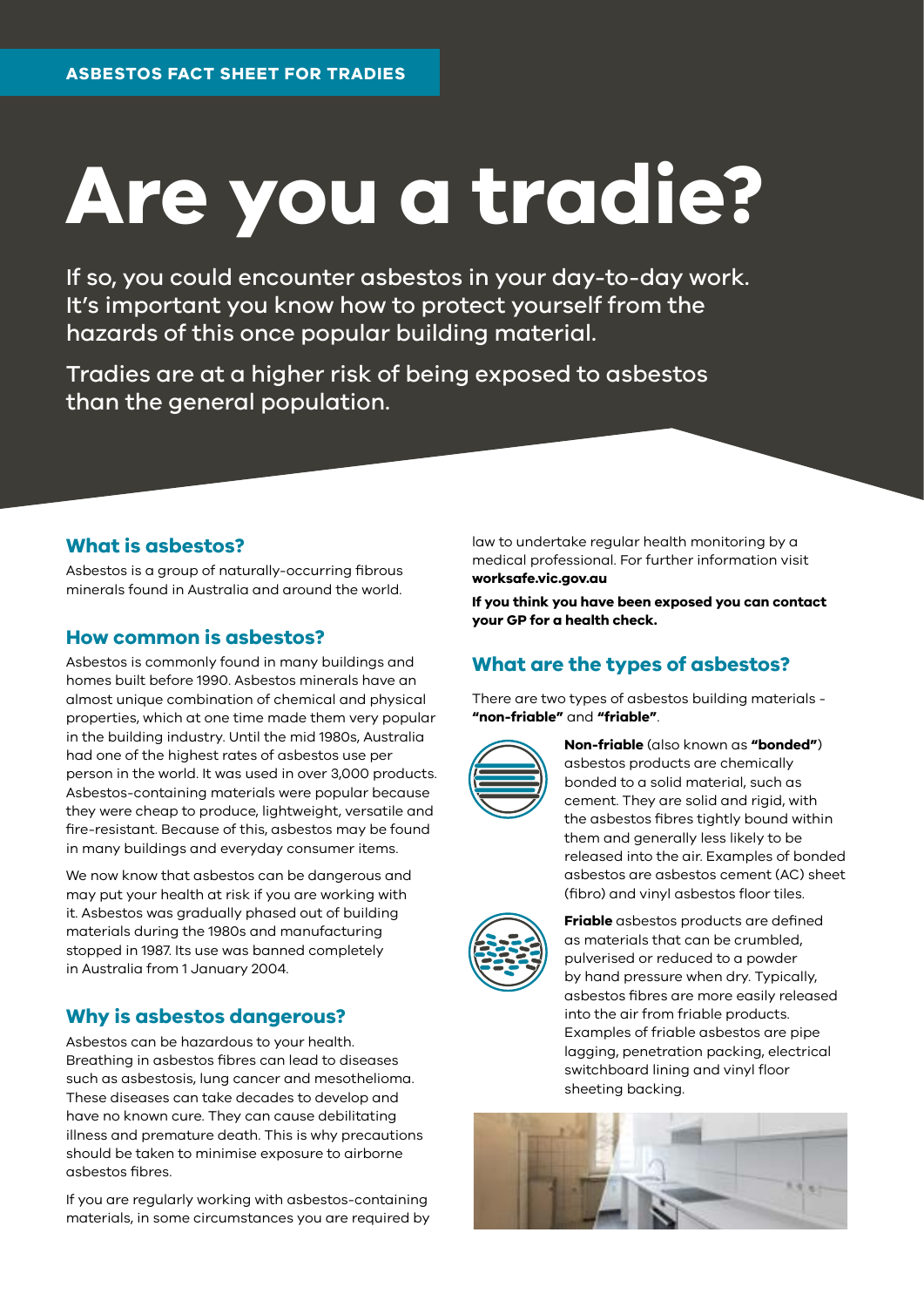#### **How does this affect me?**

Because the use of asbestos was so widespread, and asbestos-containing products are often hidden from view within the building structure, it can affect workers across a broad range of trades.

This includes the more obvious workers, such as bricklayers, builders, carpenters, electricians, joiners, painters, plumbers, roofers and tilers.

It also includes workers who install kitchens, bathrooms, heating and air conditioning systems, insulation, roofs and guttering, solar panelling and external cladding.

Other types of workers may also be at risk of asbestos exposure. These include:

- rubbish removalists, workers at waste disposal facilities and landfill sites, as asbestos can be illegally placed in bins (including skip bins)
- landscapers, who may encounter buried asbestos
- telecommunications technicians, who may encounter asbestos when installing cables or working on bituminous asbestos-containing boards
- mechanics working on old cars or machines, who may encounter asbestos when working on brakes and gaskets.

**sk. 1**<br> **1**<br> **1**<br> **1**<br> **1**<br> **1**<br> **1**<br> **1** Asbestos materials that are painted and sealed and in good condition, pose a low risk.

# **What should I do to be**

**"asbestos aware"?**

It is recommended that you complete asbestos awareness training before working in locations where asbestos-containing materials may be present. This will inform you of the dangers of asbestos and the precautions you need to take. It will also help you recognise potential asbestos-containing materials and to better understand your rights and responsibilities as a person who may encounter asbestos in their day-to-day work. **Asbestos awareness training** must also incorporate safe handling procedures and control measuresto use when working with asbestos materials. Asbestos training providers can be sourced online.

#### **Where am I likely to find asbestos?**

Because of its popularity as a building material, many buildings built in Victoria before 1990 are likely to contain asbestos in some form. The graphic below shows some of the common places it can be found.

Other materials that may contain asbestos include:

- fireproofing materials structural steel
- thermal insulation pipe lagging and boiler insulation.
- acoustic insulation plant rooms and air handling units (AHUs)
- woven materials window rope, seals and gaskets
- binders/fillers/extenders in products mastics, expansion joints, window putty and industrial paints
- friction materials brake pads.



Remnants of asbestos can also be found in soils where old sheds or houses have been demolished in the past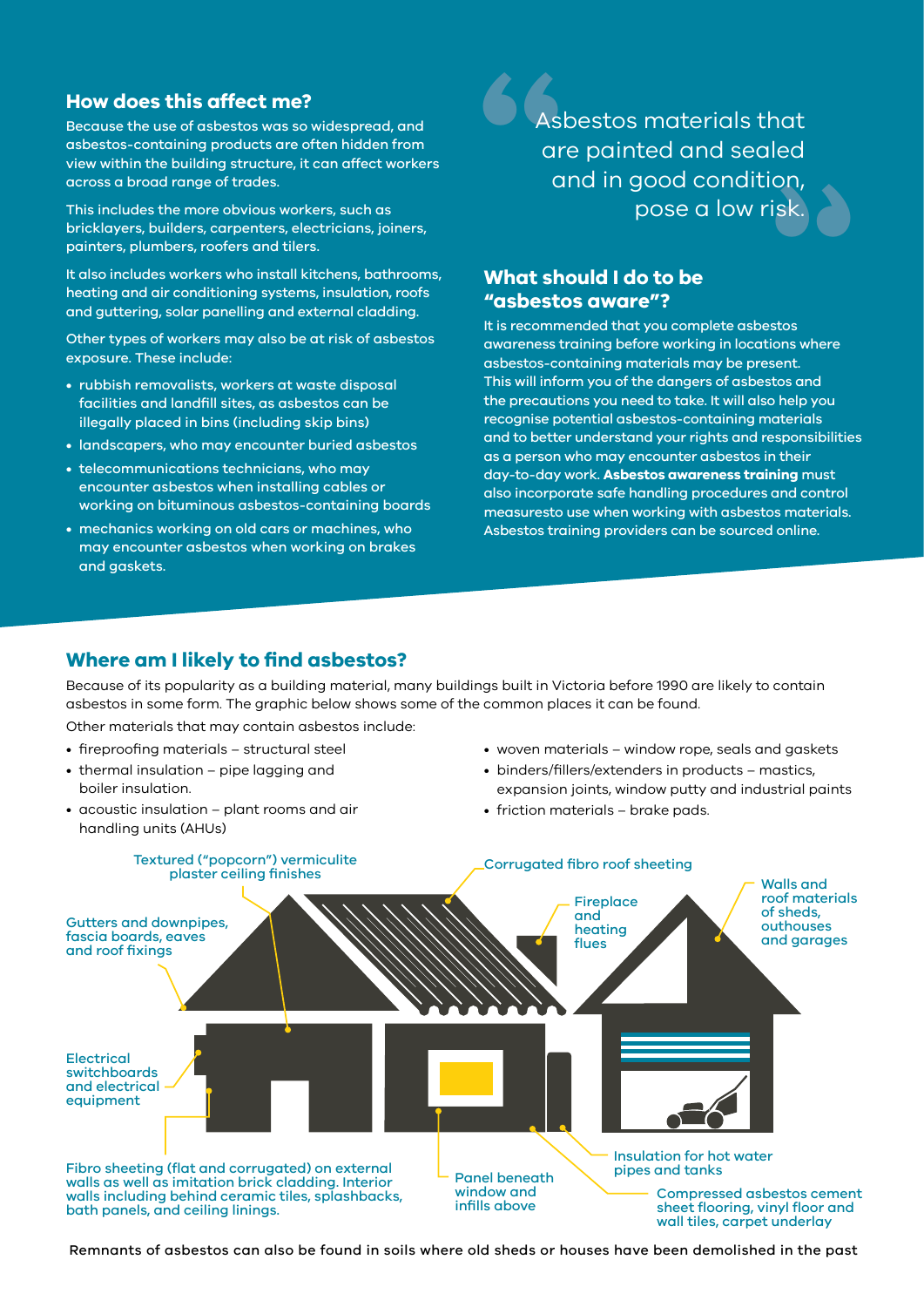#### **How can I tell if a product or materia may contain asbestos?**

You can't tell if a material contains asbestos just by looking at it. Only scientific testing of a sample can confirm this.

The age of the building can give you an indication of whether it is likely to contain asbestos. Buildings constructed before 1990 are highly likely to contain some asbestos materials.

Some building materials might be directly labelled with words such as 'WARNING: CONTAINS ASBESTOS'. However, materials may contain asbestos even if there isn't a label.

Don't be afraid to ask questions if you suspect the presence of asbestos, and if in doubt stop work until it can be confirmed. It isn't worth putting yourself and others at risk.

**If you need help or advice you can call WorkSafe on 1800 136 089**

#### **What if I'm working in a commercial building?**

Before you start work on a building constructed before 2004, you should ask for a copy of the Asbestos Register. These workplaces are required by law to have an Asbestos Register that identifies the location and condition of asbestos within the building, including the suspected presence of asbestos. You have the legal right to access the register.

If you are refurbishing or demolishing a commercial building, then the law also requires you to review the Asbestos Register before you commence to ensure that it properly covers the areas being refurbished or demolished.

If a workplace does not have an Asbestos Register, and the building was constructed prior to 1 January 2004, you have two options:

- Assume the material contains asbestos and use safe working procedures.
- Have a sample of the material taken by a **competent person** prior to undertaking work. (see information following as to who can test the material.)

## **What if I'm working in a residential building?**

If you are working in a house or unit block built before 1990, then be careful. It is highly likely the building will contain some asbestos materials, and the responsibility rests with you to protect yourself and others from them.

Before you start work you should ask the home owner, tenant or managing agent if they are aware of any asbestos in the building.

If they are, then still proceed with caution. If you identify any potential asbestos-containing materials (as learnt through your asbestos awareness training), engage a competent professional to test the materials to confirm whether they contain asbestos.

#### **Who can do asbestos testing?**

The sample must be tested by an asbestos laboratory approved by the National Association of Testing Authorities (NATA). **Competent persons** who can take the sample include professional occupational hygienists, whom you can find via a web search or on the Australian Institute of Occupational Hygienists website **[aioh.org.au](http://aioh.org.au)** and licensed removalists, whom you can find listed on **[worksafe.vic.gov.au.](http://worksafe.vic.gov.au)** 

For more on testing accreditation, you can phone NATA on 1800 621 666 or visit **[nata.com.au](http://nata.com.au)**